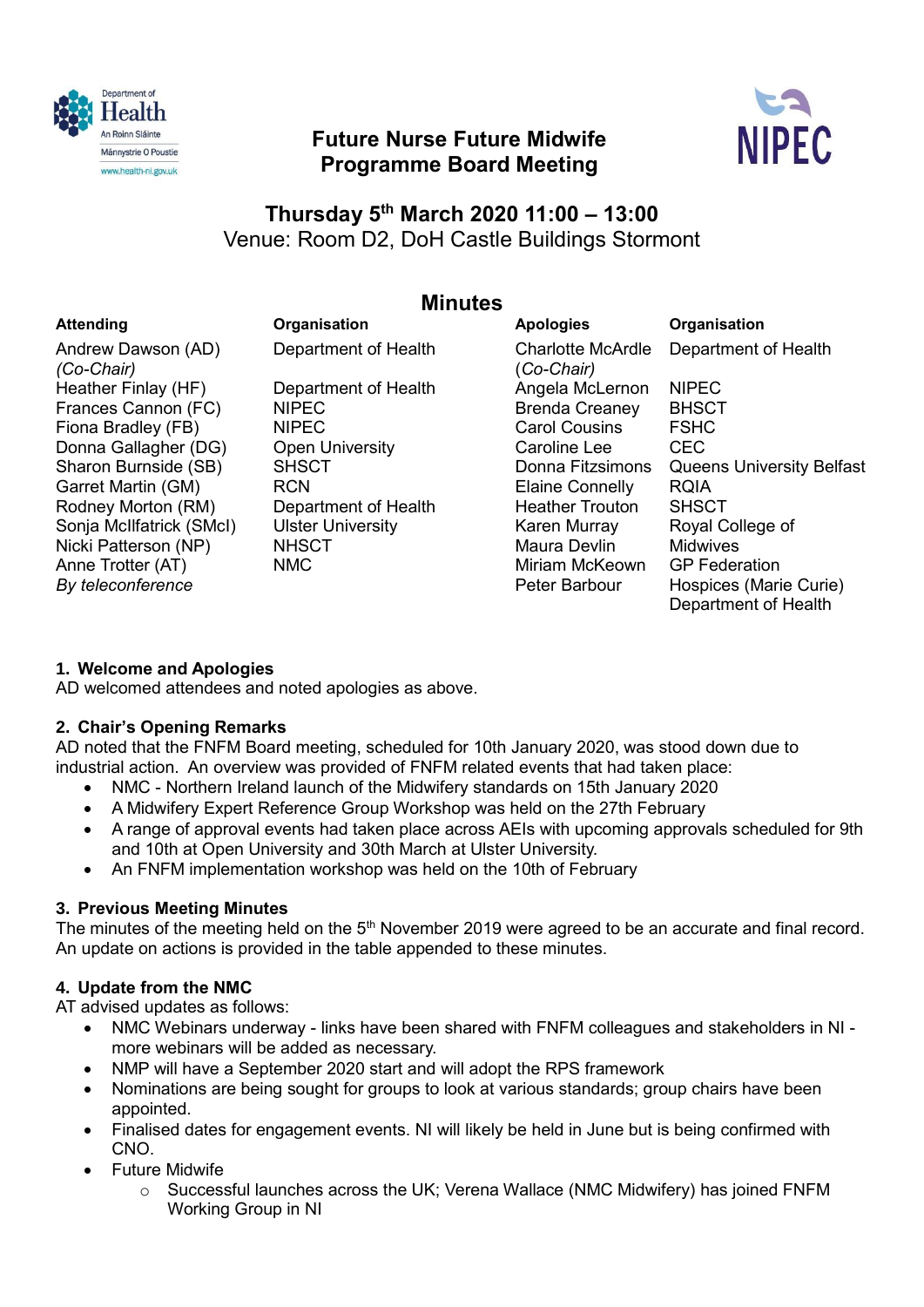- $\circ$  Evaluation of new standards is being scoped and work is beginning. NMC expect this to be enduring and could take 2 years or more.
- $\circ$  NMC are co-producing principles for preceptorship and working with UK CNOs and system regulators.
- NMC will launch their new Strategy for the next five years via a series of launch activities updates will be provided once available.

## **5. NMC Gateways - Update**

An update was provided on upcoming approvals in agenda item 1.

## **6. Transformation Funding Update**

FC confirmed that a letter of confirmation has been received for funding until the end of April 2020. Advice is being sought regarding a letter of comfort/extension for May onwards.

## **7. Future Midwife**

FC advised that:

- The Midwifery Expert Reference Group has been established with Co-Chairs and members and have met, including holding a stakeholder workshop. Midwifery Specific work streams within MERG will include curriculum development, practice learning environments (PLEs) and practice assessment document focus
- Continuity of care/carer and examination of newborn are also a focus for this group, as well as out increasing midwifery PLEs and increasing placements.
- Midwife feedback on engagement and communication activity was captured at the workshop, to facilitate optimal future engagement
- MERG will meet next week to review and progress all workshop feedback.

AT added that England have some approvals for Future Midwife - an estimate of 25 are going for 2020 start and this will have key learning which can be shared and fed into wider 4 country discussions.

## **8. Update on Work-streams**

## **8.1 Curriculum Development**

No new information other than managing challenging behaviour (see actions table appended)

## **8.2 Practice Assessment Document**

FC advised that:

- Northern Ireland Practice Assessment Documents for the four fields of Nursing are finalised
- An update on electronic PAD discussions is included in the actions table.
- Dr Neal Cook has created walk-through videos for the NIPADs and are available via Ulster University's website and embedded in the HSC Leadership Centre's FNFM Preparation programmes (currently being finalised)

## **8.3 Standards for Student Supervision and Assessment**

FC advised that this work stream's current focus is finalising resources, preparation programmes and training material to up-skill the current work force.

Preparation programmes for staff transitioning to new SSSA roles will be available in April and some transitioning materials have been delivered by Trust FNFM Professional Officers to pilot and get feedback on the resources and materials being finalised.

Preparation programmes for staff new to SSSA roles are nearing completion and include an extra focus on media development to provide staff with additional exemplars and scenarios for the SSSA roles in practice.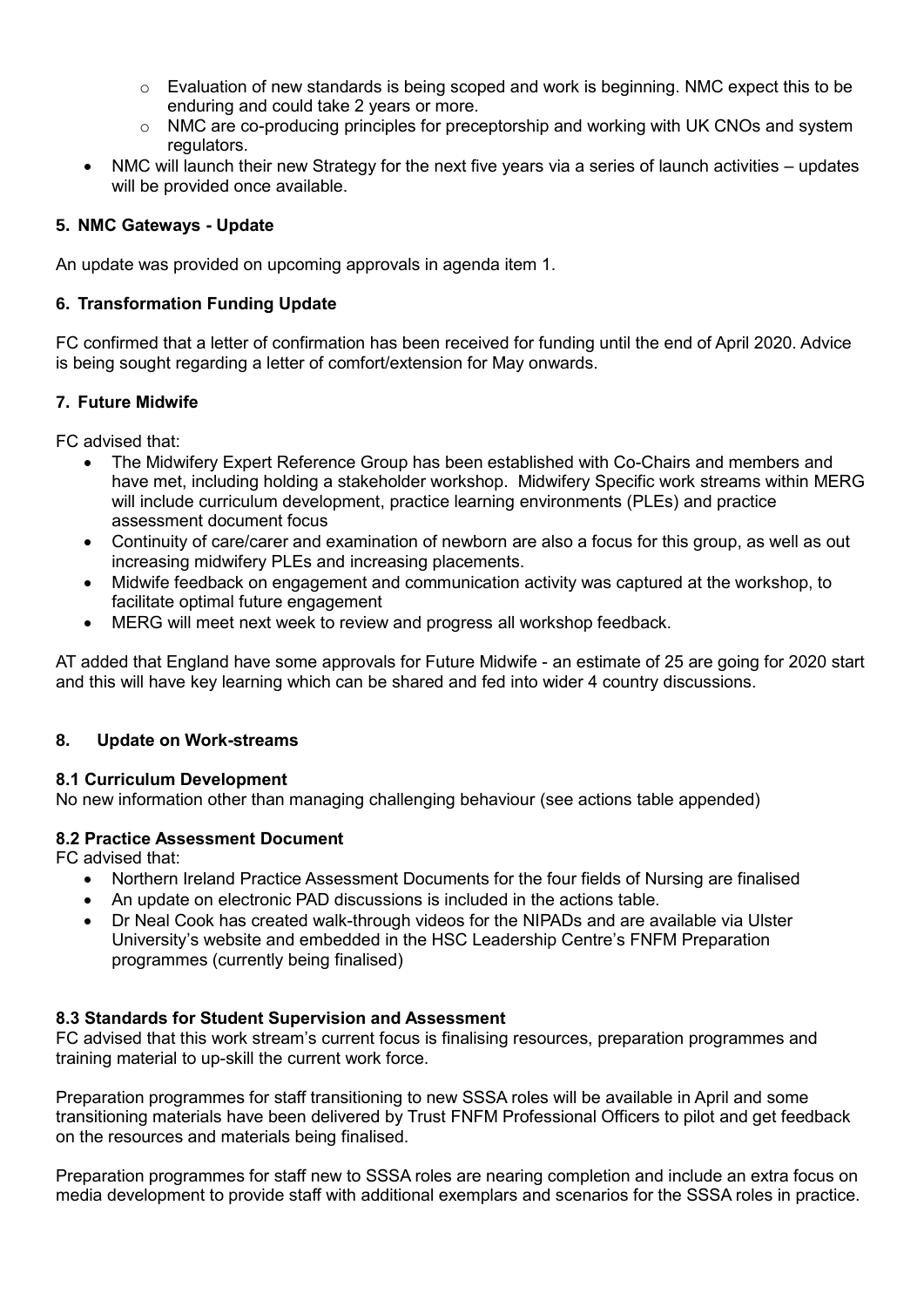Preparation programmes will be available both via face to face workshops and e-learning options. A substantial amount of work has been undertaken and FC noted the critical role of the FNFM Professional Officers in developing programmes and resources.

There have been some challenges in social care settings regarding the availability of practice assessors – QUB have convened a meeting on the 17th of February to explore these challenges.

The statement for inclusion in staff job descriptions was discussed at Working Group and was taken forward by Yvonne Connolly to staffside organisations for feedback. Responses have been limited.

GM raised a query regarding the reference to 'assessment' in this statement and discussion ensued. FC will raise this query with FNFM HR representative to advise with a view to compare and contrast with the approach across other UK Countries. ACTION. AT will also forward information with FC which may be useful to consider. ACTION

#### **8.4 Practice Placements/Learning Environments**

FC confirmed that PLE Audits are ongoing and are expected to be completed by April 2020. A letter had been sent to Trusts and AEIs with expectation and increase of placement/capacity as well as a monthly Organisation Readiness report to capture progress in these areas.

A policy statement update has also been established and advised to Trusts to support the opportunity for students across all programmes to acquire skills under supervision.

Practice Assessor Database Meetings have been held it is agreed that Trusts will maintain their own and AEIs will hold databases for the Independent and Voluntary sector.

Organisation readiness meetings are being held monthly and data is being requested from Trusts and AEIs to monitor audits and preparation of staff. Discussions are happening to establish how information on the independent sector can be captured, outside of Trust and AEI partnerships.

#### **8.5 Engagement & Communication**

FC advised that FNFM Roadshows are ongoing however industrial action has impacted on attendance. Some roadshows with lower uptakes have been used to pilot transitioning programmes, where appropriate.

It is intended to ask CNO to do a podcast or video.

#### **9. Risk Register**

No additional risks have been raised to Programme Board.

A query was raised whether the annual increase of 300 students and the challenge to absorb placements in practice should be included. DoH are still discussing where students are going; this will not be included on the risk register at present.

#### **10. AOB**

No further business was raised.

#### **11. Future Meetings**

FNFM Programme Board meetings will continue into 2020/21 year, as per the following dates:

| <b>Date</b>                      | Time            | Venue                                   |
|----------------------------------|-----------------|-----------------------------------------|
| Wed 6 <sup>th</sup> May 2020     | $14:00 - 16:00$ | C3.18, Castle Buildings, Dept of Health |
| Wed 1 <sup>st</sup> July 2020    | $14:00 - 16:00$ | C3.18, Castle Buildings, Dept of Health |
| Fri 4 <sup>th</sup> Sept 2020    | $14:00 - 16:00$ | C3.18, Castle Buildings, Dept of Health |
| Thurs 5 <sup>th</sup> Nov 2020   | $14:00 - 16:00$ | C3.18, Castle Buildings, Dept of Health |
| Tues 12 <sup>th</sup> Jan 2020   | $14:00 - 16:00$ | C3.18, Castle Buildings, Dept of Health |
| Thurs 4 <sup>th</sup> March 2020 | $14:00 - 16:00$ | C3.18, Castle Buildings, Dept of Health |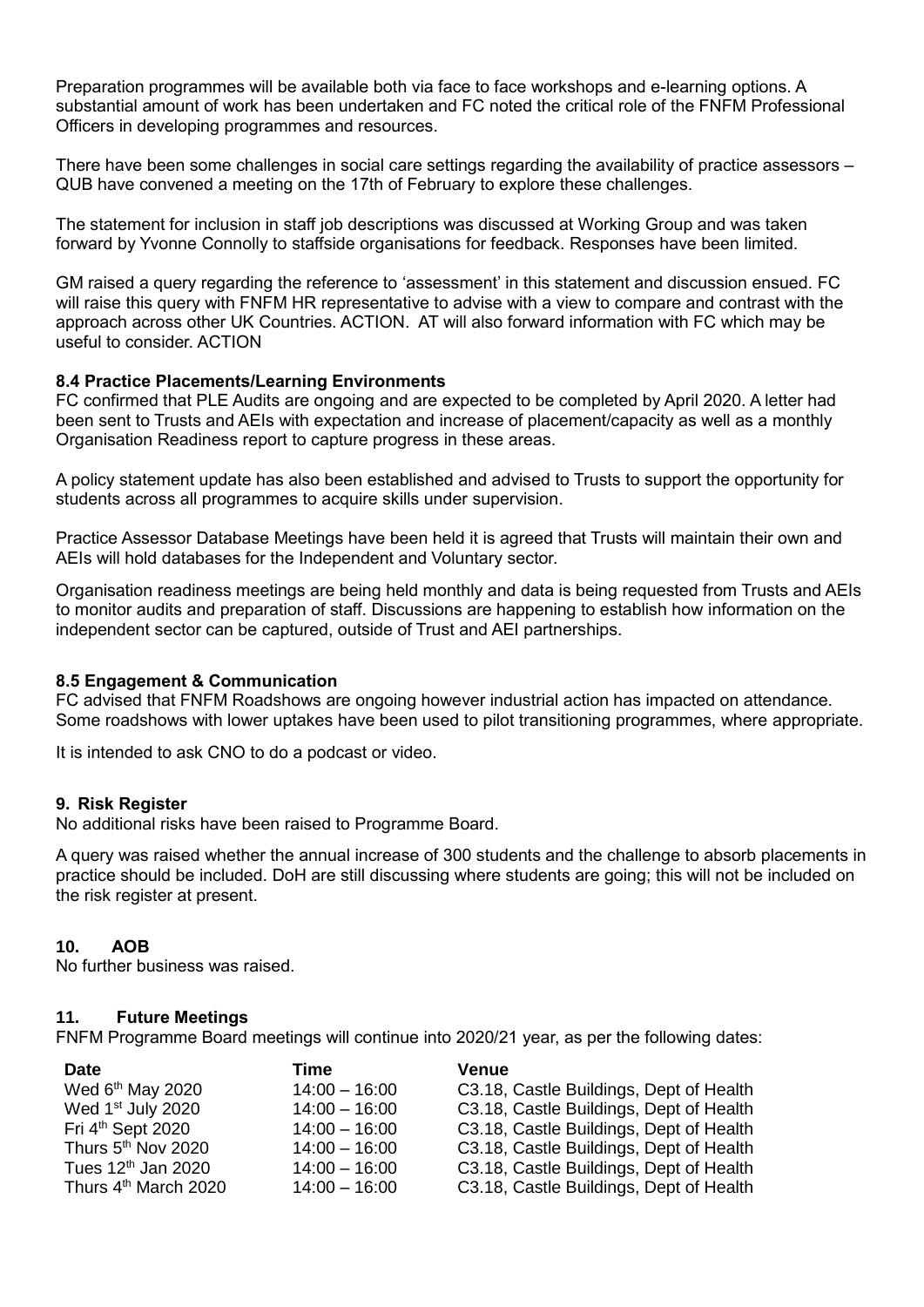| New actions from 5th March 2020 |                                                                                                                                                                                                                                                                                                                                                                                                                                                                                                                                                                                                                                                                                                                                                                                                                                                                                                                                                                                                              |             |            |  |  |  |
|---------------------------------|--------------------------------------------------------------------------------------------------------------------------------------------------------------------------------------------------------------------------------------------------------------------------------------------------------------------------------------------------------------------------------------------------------------------------------------------------------------------------------------------------------------------------------------------------------------------------------------------------------------------------------------------------------------------------------------------------------------------------------------------------------------------------------------------------------------------------------------------------------------------------------------------------------------------------------------------------------------------------------------------------------------|-------------|------------|--|--|--|
| <b>Ref</b>                      | <b>Detail</b>                                                                                                                                                                                                                                                                                                                                                                                                                                                                                                                                                                                                                                                                                                                                                                                                                                                                                                                                                                                                | Owner/s     | <b>Due</b> |  |  |  |
| AP39                            | GM raised a query regarding the reference to 'assessment' in this<br>statement and discussion ensued. FC will raise this query with<br>FNFM HR representative to advise with a view to compare and<br>contrast with the approach across other UK Countries.                                                                                                                                                                                                                                                                                                                                                                                                                                                                                                                                                                                                                                                                                                                                                  | FC/HR       |            |  |  |  |
| AP40                            | AT will also forward information with FC which may be useful to<br>consider regarding AP39.                                                                                                                                                                                                                                                                                                                                                                                                                                                                                                                                                                                                                                                                                                                                                                                                                                                                                                                  | AT          |            |  |  |  |
| <b>Actions in Progress</b>      |                                                                                                                                                                                                                                                                                                                                                                                                                                                                                                                                                                                                                                                                                                                                                                                                                                                                                                                                                                                                              |             |            |  |  |  |
| <b>Ref</b>                      | <b>Detail/Update</b>                                                                                                                                                                                                                                                                                                                                                                                                                                                                                                                                                                                                                                                                                                                                                                                                                                                                                                                                                                                         | Owner       | <b>Due</b> |  |  |  |
| AP36                            | Safe holding and restraint - It was agreed that a regional model<br>should be in place to ensure consistency between training and<br>practice and that it should be based on evidence based practice.<br>RM will arrange a meeting with AEIs and employers to discuss<br>and progress.<br>5th March 2020 Update - RM has held conversations with                                                                                                                                                                                                                                                                                                                                                                                                                                                                                                                                                                                                                                                             | RM/DoH      |            |  |  |  |
|                                 | colleagues in Trusts to clarify model of practice - the approach<br>should be a regional one. RM advised it's around training<br>reflecting the principles of MAPA. There are queries over licensing<br>if a MAPA 'lite' delivery is considered. Conversation needed with<br>CEC.<br>SMcI expressed concerns re feedback from staff (costing,<br>implications, time, training, expertise, licenses). Not a requirement<br>under standards.                                                                                                                                                                                                                                                                                                                                                                                                                                                                                                                                                                   |             |            |  |  |  |
|                                 | RM to set up meeting with practice, AEIs, CEC, DoH and also<br>hold a separate conversation re MAPA licensing ahead of the<br>meeting, which will inform options.                                                                                                                                                                                                                                                                                                                                                                                                                                                                                                                                                                                                                                                                                                                                                                                                                                            |             |            |  |  |  |
| <b>AP18</b>                     | A subgroup is being set up to consider electronic PAD - AD<br>confirmed he would seek representation from BSO<br>Update: AD - BSO have been contacted, and Karen Bailey ITS<br>has been asked to nominate a person.<br>Update 3rd Sept - No IT representative advised yet, hardcopy<br>PAD to proceed<br>Update 5th Nov - Discussed at Board Meeting, FC to speak with<br>other countries to gauge costing. AEIs to explore in-house options<br>collaboratively - AEIs will consider requirements and put forward<br>options at the next programme Board meeting, on 10th January<br>2020.<br>5th March 2020 Update - AEIs met to discuss eNIPAD, evidence<br>is being collated, need to ensure different systems would speak to<br>potential different system. Consultation held with Wales re info on<br>tender process. AEIs Met with CNO - there are challenges re<br>addition funding at this time. More information is being collated by<br>AEIs, SMcI will update FC with details established so far. | <b>AD</b>   | N/A        |  |  |  |
| AP33                            | A business case is needed for Future Midwife post March 2020<br>5th March 2020 Update - this is under development                                                                                                                                                                                                                                                                                                                                                                                                                                                                                                                                                                                                                                                                                                                                                                                                                                                                                            |             |            |  |  |  |
| AP34                            | Further discussions to be held regarding meeting on Zoning.<br>Update 5 <sup>th</sup> Nov - for progression prior to next Programme Board<br>Meeting                                                                                                                                                                                                                                                                                                                                                                                                                                                                                                                                                                                                                                                                                                                                                                                                                                                         | <b>CMcA</b> |            |  |  |  |